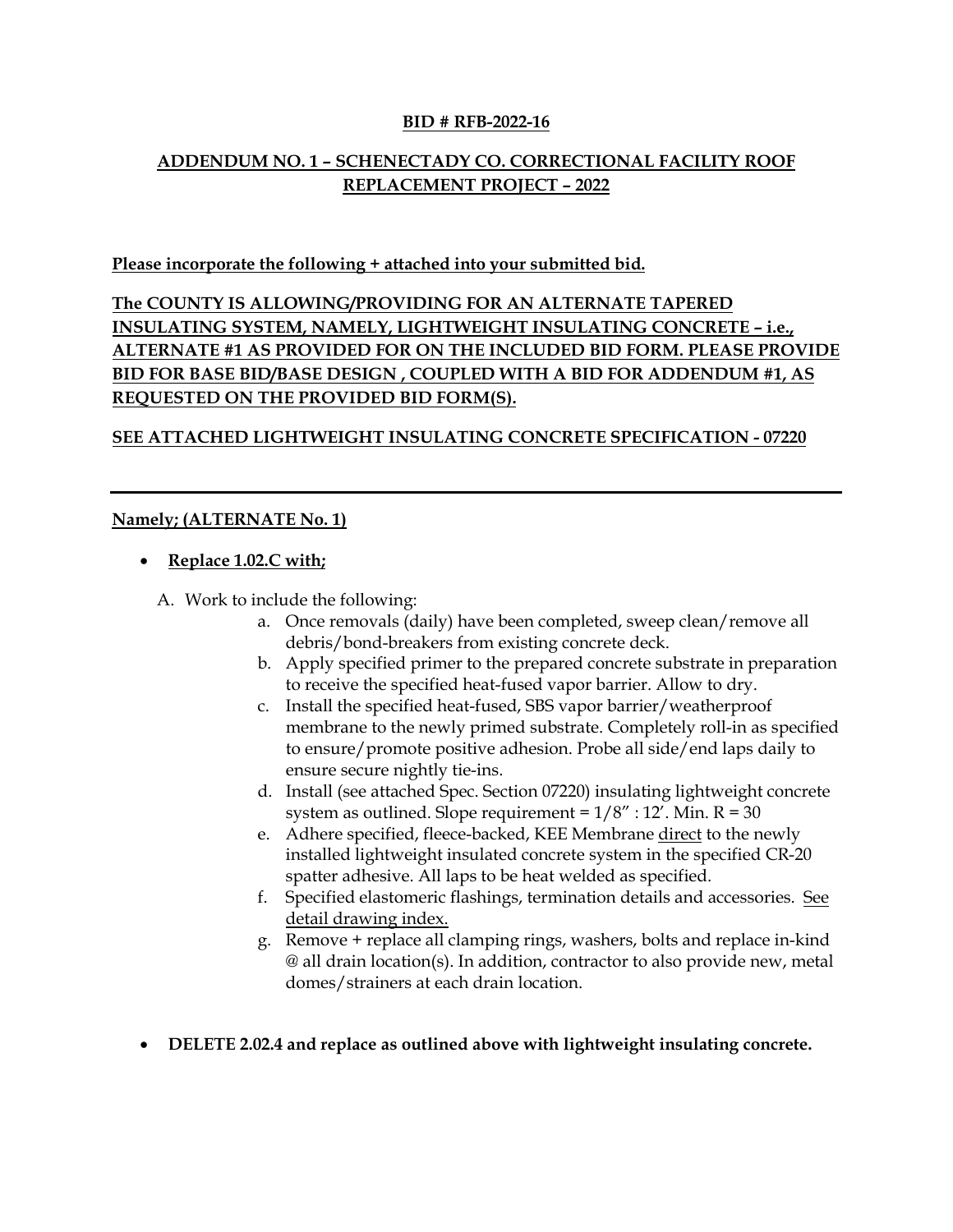- **At Section 2.02.06, substitute "Elastophene SP 3.0", as provided by the specified primary manufacturer, in lieu of the self-adhering "Vapor-Tite" membrane.**
- **At Section 2.02.07, substitute "Blackhawk 5103 SP Primer" in lieu of "Vapor-Tite SA Primer"**
- **DELETE/OMIT Section 2.02.08**
- **Replace Section 3.04 with;**

## **3.04 VAPOR BARRIER INSTALLATION (SBS Heat-Fused Membrane)**

- A. Vapor retarder will be installed in a water tight manner, and, be used/serve as a temporary roof once installed.
- B. No more roof shall be torn off than can be made water tight by the end of the day or the arrival of inclement weather, whichever comes first.
- C. The roofing contractor shall perform all other work of preparing the substrate. When vapor retarder is applied, the deck shall be dry and free of dew, frost, ice, and snow.
- D. Apply quick drying asphalt primer at the rate of 1 gallon per 150 sq.ft. minimum on smooth surfaces, 1 gallon per 100 sq.ft. on rough surfaces, by roller or spray application.
- E. Align specified sheet roll with edge of roof in lowest area, melt bottom side of roll with propane torch evenly and sufficient for full adhesion, but not to the point that membrane is deformed or reinforcement is exposed.
- F. Align on ply line of previously applied roll(s) and repeat above procedure.
- G. **Run newly installed vapor barrier vertically up the newly installed wood blocking – ensuring complete coverage of the blocking – including all high points and low points and secure w/ 1" hex-head nails.**

**Comments;** Contactor to follow good roofing practices and ensure the temporary weatherproofing, and overnight tie-ins, of the specified vapor barrier/temporary roofing. Seal all curbs, walls, nail off perimeter edges, etc. etc. etc. **NO EXCEPTIONS**

• **DELETE/OMIT Section 3.05**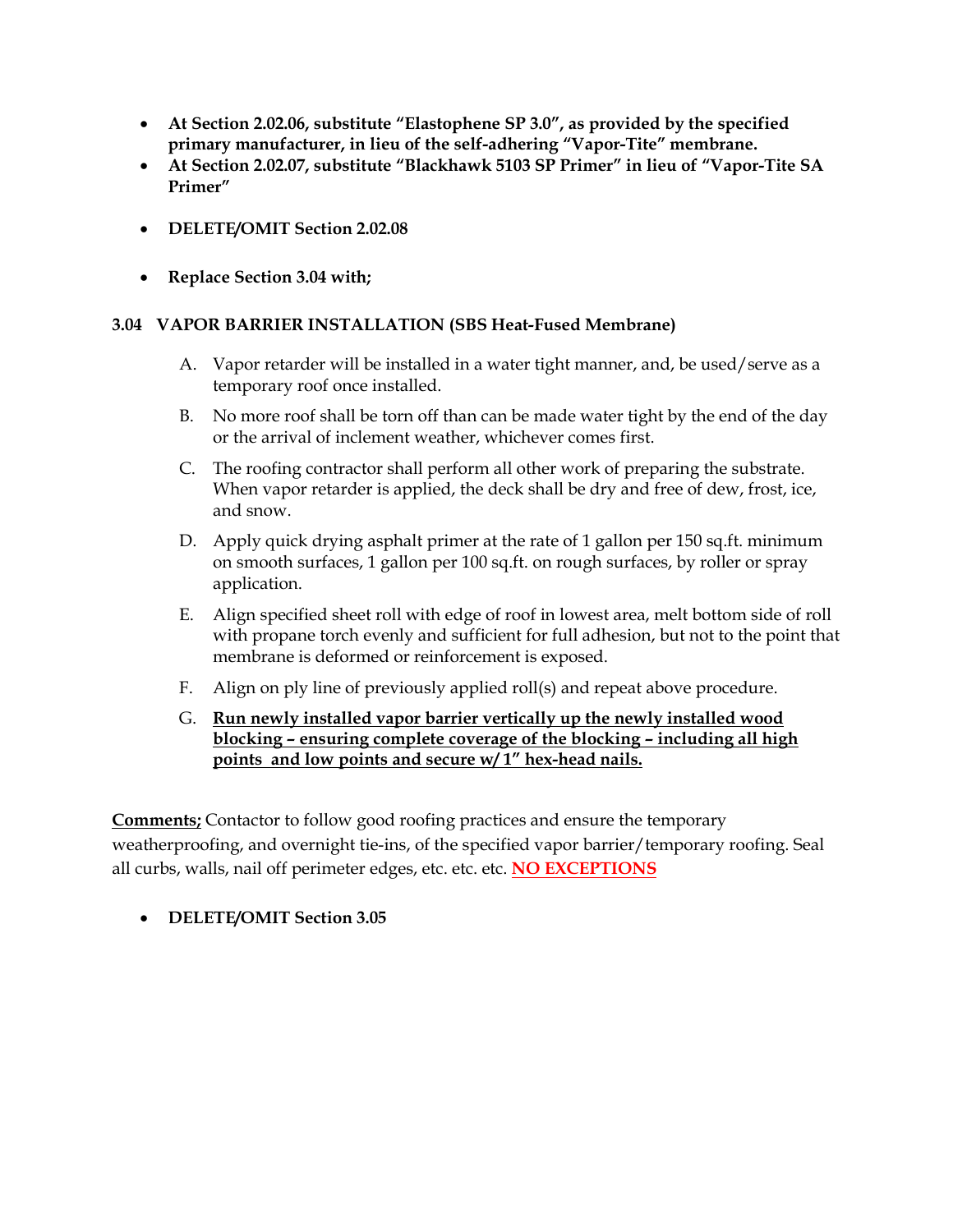## **07220 LIGHTWEIGHT INSULATING CONCRETE ROOF INSULATION**

## **PART 1 GENERAL**

#### **1.01 SECTION INCLUDES:**

A. Lightweight Insulating Concrete Application to Prepared Substrate

#### **1.02 RELATED SECTIONS**

A. Section 07500 - Roofing

#### **1.03 REFERENCE STANDARDS**

References in these specifications to standards, test methods and codes, are implied to mean the latest edition of each such standard adopted. The following is an abbreviated list of associations, institutions, and societies which may be used as references throughout this specification section.

| <b>ASTM</b> | American Society for Testing and Materials<br>Philadelphia, PA |
|-------------|----------------------------------------------------------------|
| FM          | Factory Mutual Engineering and Research<br>Norwood, MA         |
| UL          | Underwriters Laboratories<br>Northbrook, IL                    |

#### **1.04 SUBMITTALS**

All submittals which do not conform to the following requirements will be rejected.

- 1. Submit manufacturer's instructions for proper placement of the proposed lightweight insulating concrete roof insulation system.
- 2. Submit a letter from the supplier of the proposed lightweight insulating concrete system confirming that the expanded polystyrene used as a component in the lightweight insulating concrete system is to be furnished by the supplier of the proposed lightweight insulating concrete system.
- 3. Submit shop drawings including a roof plan, roof slopes, and thickness of insulation.
- 4. Submit a sample copy of the warranty covering the proposed lightweight insulating concrete system.
- 5. Submit a sample copy of the roof system guarantee covering the proposed lightweight insulating concrete system and roof membrane system.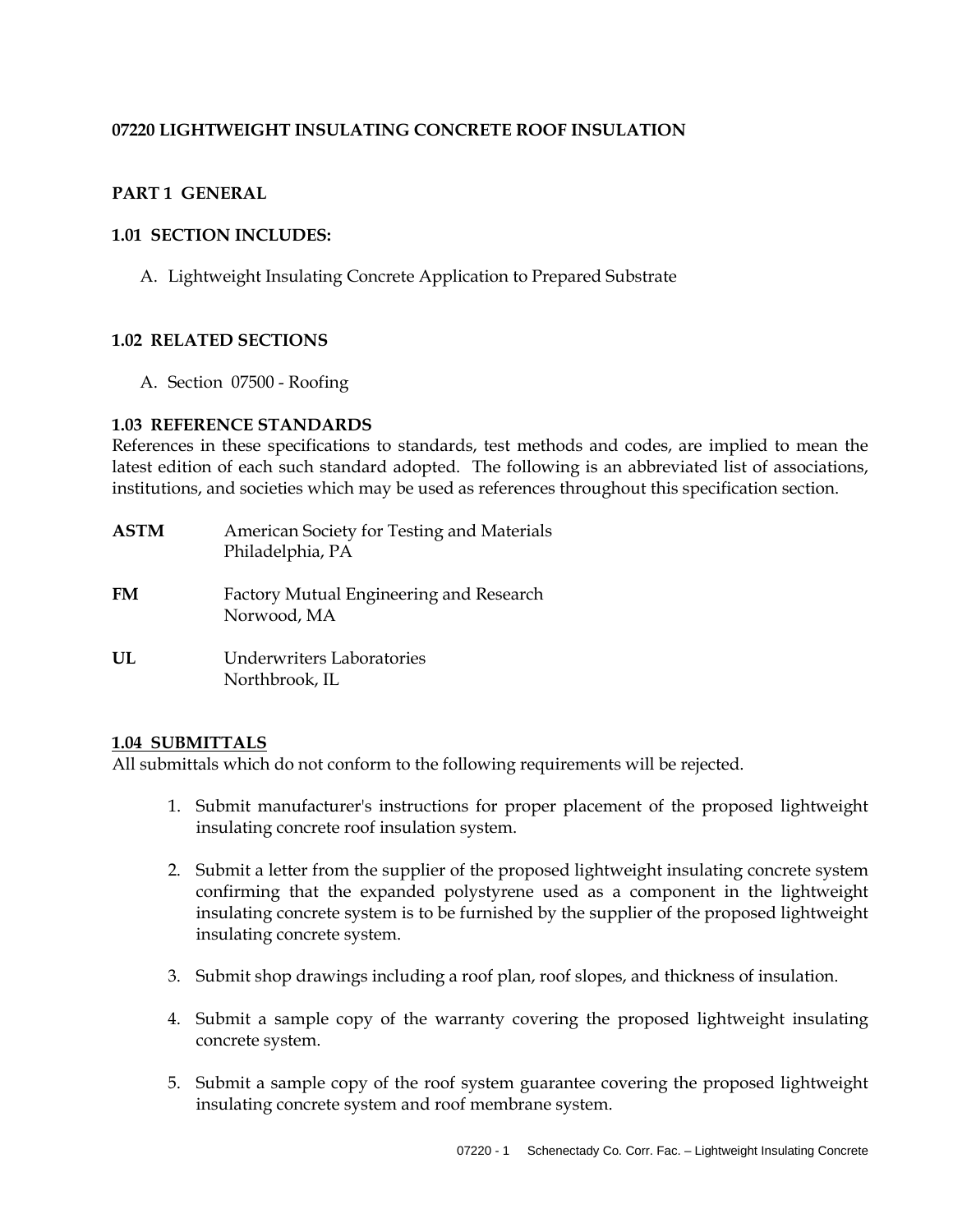6. Submit a letter from the proposed lightweight insulating concrete system supplier confirming that the Contractor is approved to install the proposed lightweight insulating concrete system.

## **1.05 QUALITY ASSURANCE**

- **A. Acceptable Contractor:** The contractor must be certified in writing prior to bid by the supplier to install the proposed lightweight insulating concrete system.
- **B. Agency Approvals:** The proposed lightweight insulating concrete system shall conform to the following requirements. No other testing agency approvals will be accepted.
	- **1. Underwriters Laboratories:** Tested by Underwriters Laboratories in accordance with the procedures of ASTM E 119 and listed in the most recent Underwriters Laboratories Fire Resistance Directory. Lightweight insulating concrete roof insulation components are defined by Underwriters Laboratories under sections CCVW for foamed plastic and CCOX for roofing applications - topping mixture in the latest edition of the Underwriters Laboratories Fire Resistance Directory.

## **1.06 PRODUCT DELIVERY, STORAGE AND HANDLING**

- **A. Delivery:** Deliver materials in the supplier's original unopened packages, fully identified as to manufacturer, brand or other identifying data and bearing the proper Underwriters Laboratories label.
- **B. Storage:** Store Insulcel concentrate at temperatures between 52ºF and 80ºF (11º 27º C). Expanded polystyrene board should not be stored in areas of standing water prior to application but can be exposed to rainwater before application. Boards must be clean and free from foreign substances.

## **1.07 PROJECT/SITE CONDITIONS**

## **A. Requirements Prior to Job Start**

- **1. Notification:** Give a minimum of ten (10) days notice to Schenectady County Facilities Engineering and specified membrane manufacturer prior to commencing any work and notify both parties on a daily basis of any change in work schedule.
- **2. Safety:** Familiarize every member of the application crew with all fire and safety regulations recommended by OSHA, NRCA and other industry or local governmental groups.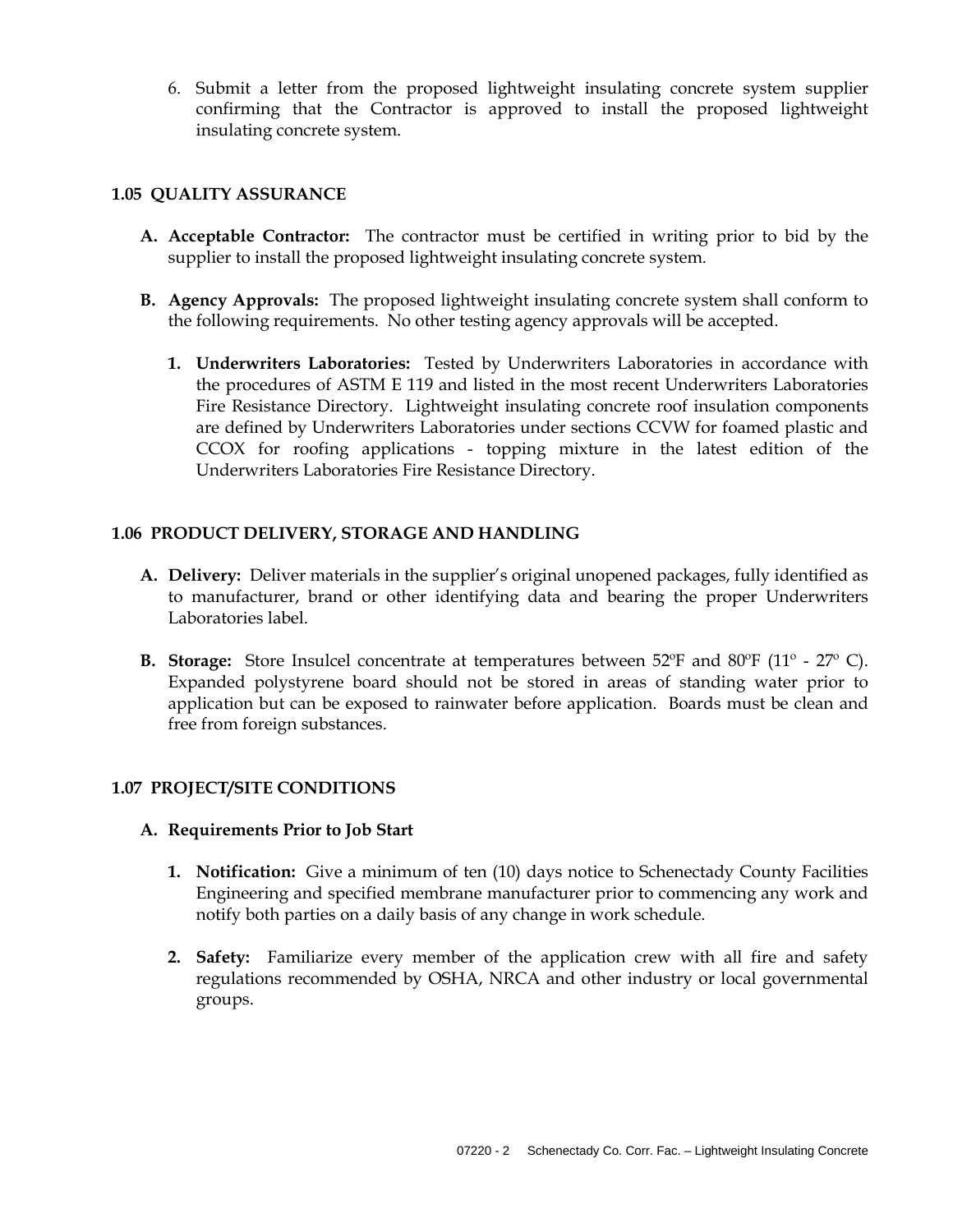#### **B. Environmental Requirements**

- **1. Precipitation:** Do not apply materials during precipitation or in the event there is a probability of precipitation during application. Take adequate precautions to ensure that materials and building interiors are protected from possible moisture damage or contamination.
- **2. Temperature Restrictions:** When air temperatures of 40ºF (4.4ºC) or above are predicted to occur within the first 24 hours after placement, normal mixing and application procedures may be used. When air temperatures of  $32^{\circ}F$  to  $40^{\circ}F$  ( $0^{\circ}C$  -  $4.4^{\circ}C$ ) are predicted to occur within the first 24 hours after placement, the Contractor may opt to increase the Portland cement quantity 15% by weight. Do not install the lightweight insulating concrete system when air temperatures are below 32ºF (0ºC).

## *INTENTIONALLY LEFT BLANK*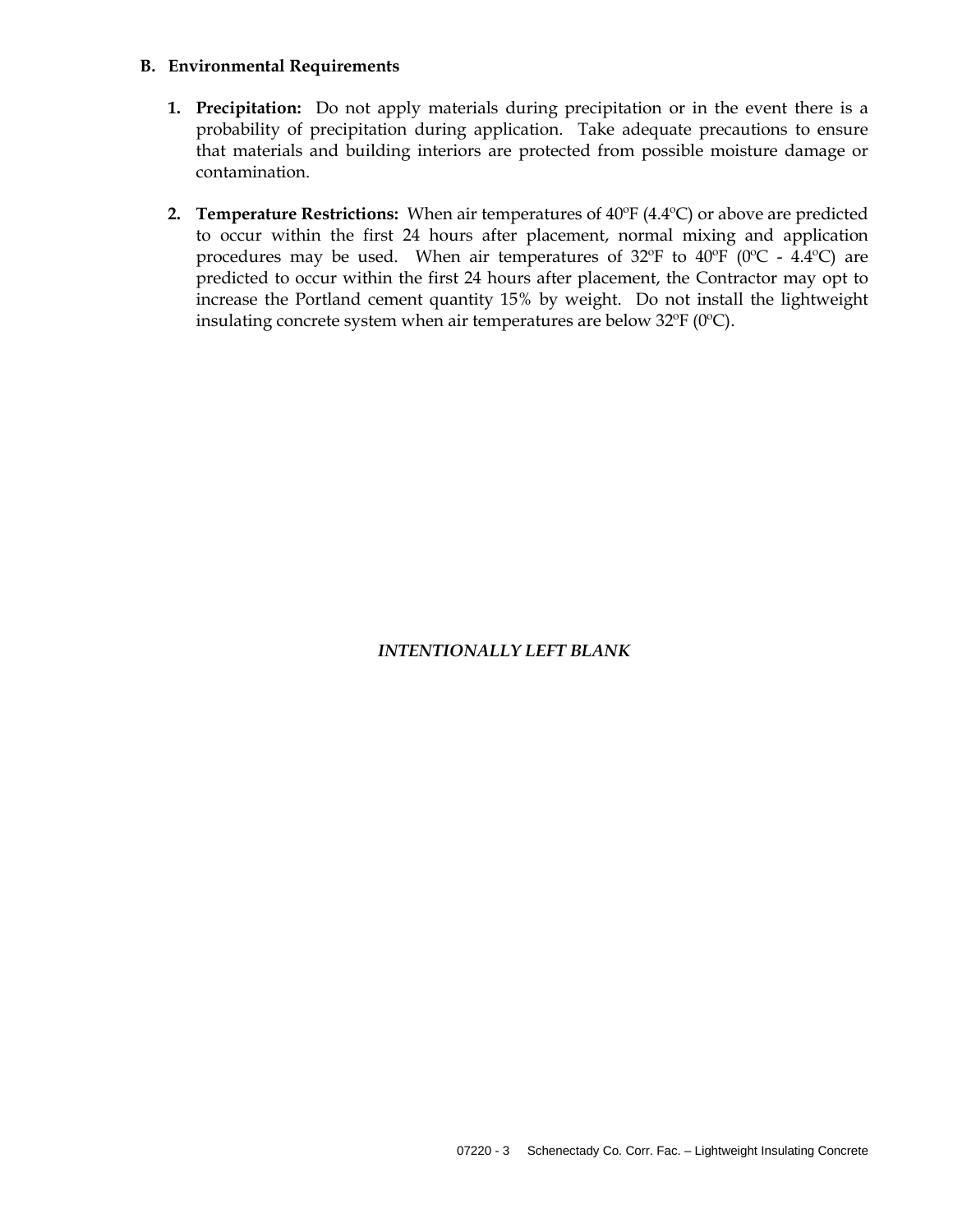## **PART 2: PRODUCTS**

#### **2.01 MATERIALS**

**A. Acceptable Manufacturer:** Provide a lightweight insulating concrete roof insulation system incorporating pregenerated foam and expanded polystyrene board supplied by a single manufacturer.

Elastizell Cellular Concrete, Ann Arbor, MI - (734) 761-6900 or accepted equal.

#### **2.02 SYSTEM DESCRIPTION**

- **A.** Provide materials used in the lightweight concrete roof insulation system conforming to the following.
	- 1. Portland Cement: Portland cement conforming to Type I, II, or III as defined by ASTM C 150.
	- 2. Foam Concentrate: Protein based foam concentrate conforming to ASTM C 869 and ASTM C 796.
	- 3. Expanded Polystyrene Insulation Board: Expanded polystyrene (EPS) insulation board having a nominal density of 1 pcf (16 kg/m<sup>3</sup>) defined as Type I by ASTM C 578 and containing approximately 3% open area. Each bundle of board shall be delivered to the job site with clear identification as to manufacturer and shall carry the Factory Mutual approval label and the Underwriter's Laboratories Classified label on each bundle.
	- 4. Water: Potable water that is clean and free of deleterious amounts of acid, alkali and organic materials.

#### **2.03 MIX DESIGN**

**A. Density:** Mix Portland cement and pregenerated foam with water to achieve a wet density ranging from 38 to 48 pcf (609 to 769 kg/m<sup>3</sup>), resulting in a minimum dry density of 30 pcf  $(481 \text{ kg/m}^3)$  and minimum compressive strength of 200 psi (1380 kPa).

#### **PART 3: EXECUTION**

#### **3.01 EXAMINATION**

**A. General:** Ensure that all surfaces to receive lightweight insulating concrete are free of oil, grease, paints/primers, loose mill scale, dirt, or other foreign substances. Where necessary,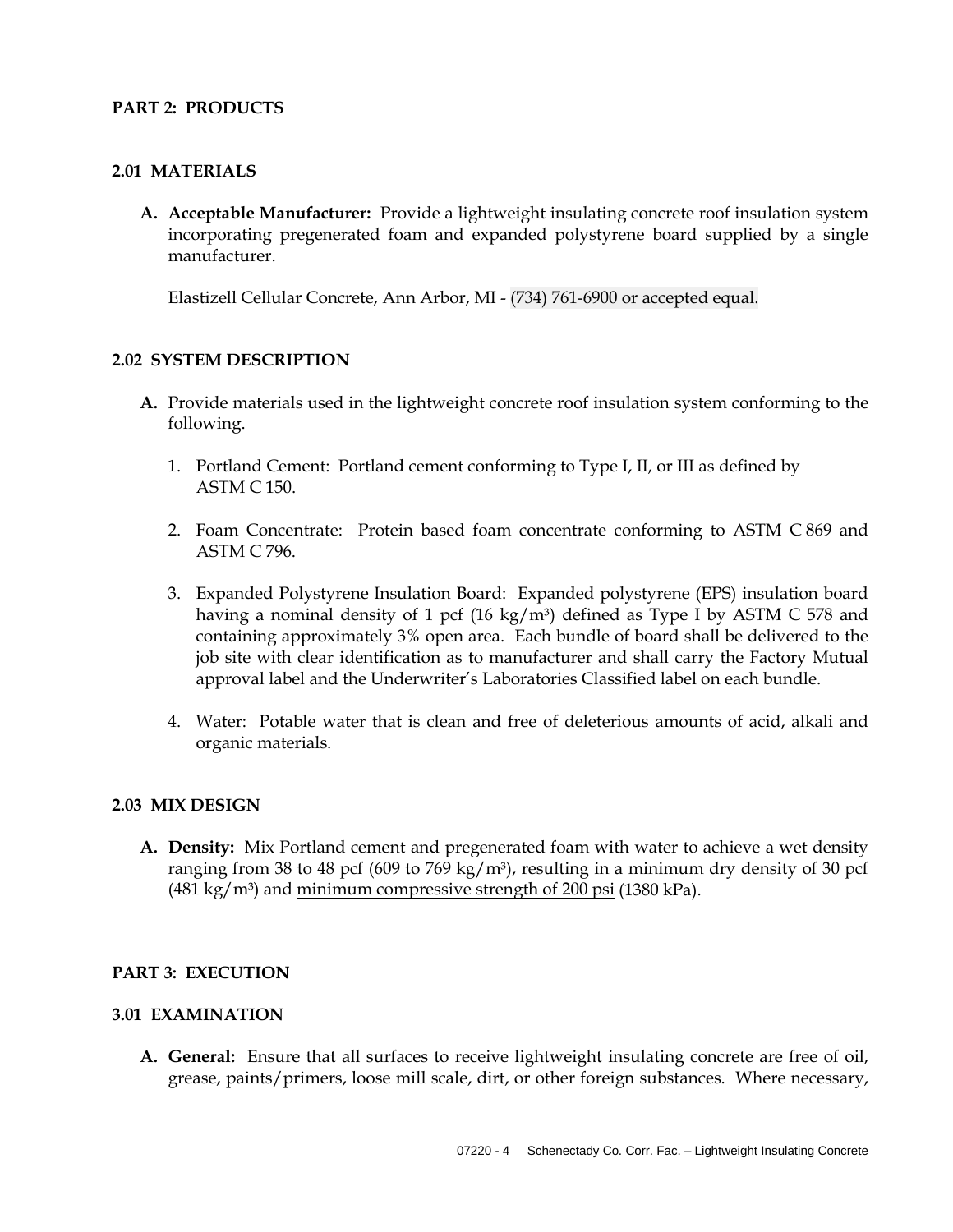cleaning or other corrections of surfaces to receive lightweight insulating concrete is the responsibility of the party causing the unacceptable condition of the substrate.

**B. Substrate Acceptance:** With the Roof Consultant and Schenectady County Facilities Engineering present, examine surfaces to receive the roof insulation system and determine that the surfaces are acceptable prior to placement of the lightweight insulating concrete system.

## **3.02 PREPARATION**

**A. General:** Remove water or any other substance that would interfere with bonding of the lightweight concrete system.

## **3.03 APPLICATION**

- **A. General:** Provide equipment and application procedures conforming to the material supplier's application instructions.
- **B.** When the specified expanded polystyrene insulation panels are to be incorporated into the lightweight insulating concrete system, place a 1/8 inch (3 mm) minimum thickness of insulating concrete slurry coat over top of the prepared substrate before embedding the expanded polystyrene insulation panels. Place the thickness of expanded polystyrene insulation panels shown in the approved shop drawings within 30 minutes of applying the insulating concrete slurry coat to the substrate. Place the expanded polystyrene insulation panels in a brick-like pattern. The maximum allowable panel step in a stair-step design is 1 inch (25 mm). Fill the holes in the expanded polystyrene insulation panels and place a 2 inch (51 mm) minimum thickness of insulating concrete over top of the expanded polystyrene insulation panels within the same day's application.
- **C. Thermal Resistance:** Install the specified lightweight insulating concrete system to provide for a minimum thermal value of **R-30** or as shown on the architectural details/drawings.
- **D. Slope:** Install the specified lightweight insulating concrete system to provide for a minimum finished positive roof slope of 1/8" inch per foot.

## **3.04 FIELD QUALITY CONTROL**

- **A. Protection:** Avoid roof-top traffic over the roof insulation system until one can walk over the surface without creating surface damage.
- **B. Compressive Strength Testing:** Schenectady County Facilities Engineering + Roof Consultant has the option to select an independent testing laboratory to randomly sample the top placement of insulating concrete to verify the thickness and density, and to secure and test compressive strength cylinders in accordance with ASTM C 495. The Owner will be responsible for the cost and engagement of the independent testing laboratory services.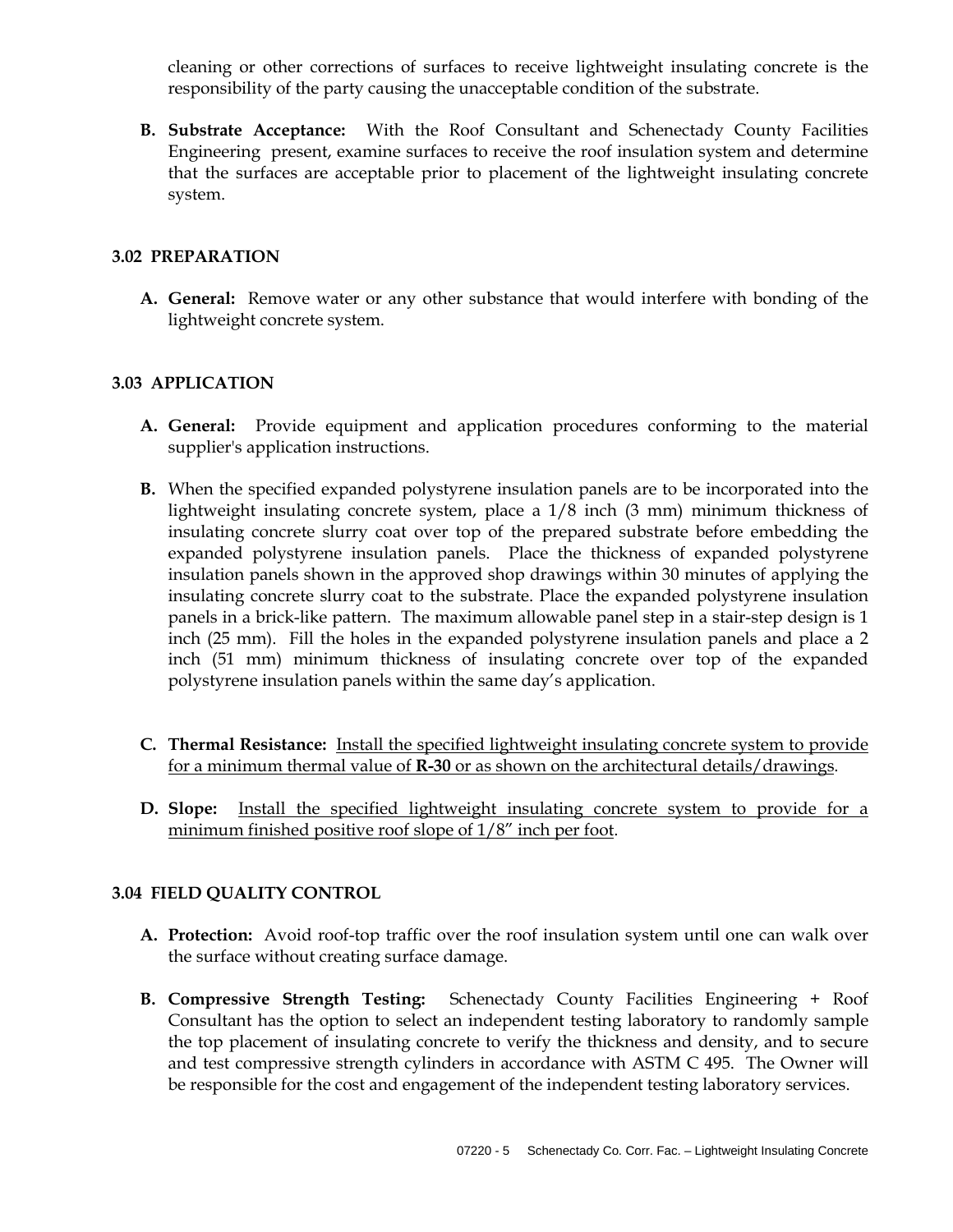**C. Application Monitoring:** Monitor the thickness and wet density of the lightweight insulating concrete at the time of placement to determine conformance to the manufacturer's requirements. Monitor the placement of proper thickness of polystyrene insulation board in accordance with the contract documents.

#### **3.05 PATCHING**

**A. Patching:** Perform all patching and repairing of insulating concrete using Zono-Patch or other materials approved by the lightweight insulating concrete supplier.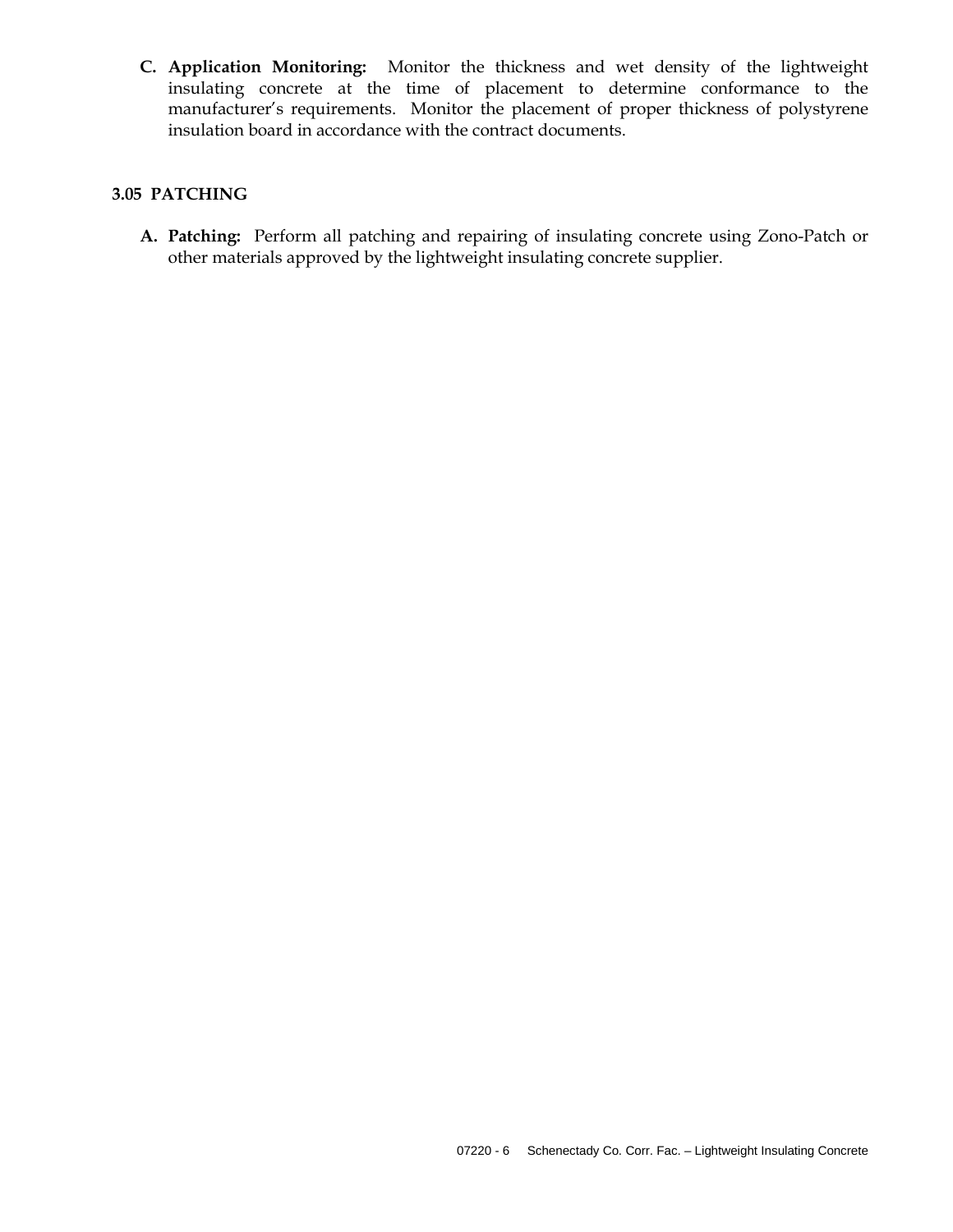## **BID PROPOSAL FORM**

To:

For:

| From: |  |
|-------|--|
|       |  |
|       |  |
|       |  |

# **BID DUE DATE:**

The undersigned hereby proposes to furnish *labor and materials* necessary for re-roofing in full compliance with these contract documents. The undersigned, as bidder, declares; that the parties in this contract proposal as principals are named herein; that this proposal is made without collusion with any other person, firm or corporation; that no officer or agent of the Owner is directly or indirectly interested in this proposal; that he has carefully examined the location of the proposed work, the annexed proposed form of contract, the contract drawings, the specifications and other Contract Documents therein referred to; and he proposes and agrees that if the proposal is accepted, he will contract with the Owner in the form of the Contract attached hereby to construct completely, in the manner and time prescribed, the items bid upon, including all work incidental to such items as well as those in all addenda issued prior to the date of opening of proposals, according to the contract drawings and specifications, and that he will accept in full payment therefore the following sum:

**Note:** Bids shall be both written in words and shown in figures.

# **ROOF AREA(S) "A1" – "E" REPLACEMENT (***BASE BID***)**

Words Figures

## **ALTERNATE #1 - ROOF AREA(S) "A1" – "E" REPLACEMENT (***VIA ADDENDUM #1 UTILIZING LWIC SYSTEM***)**

\$